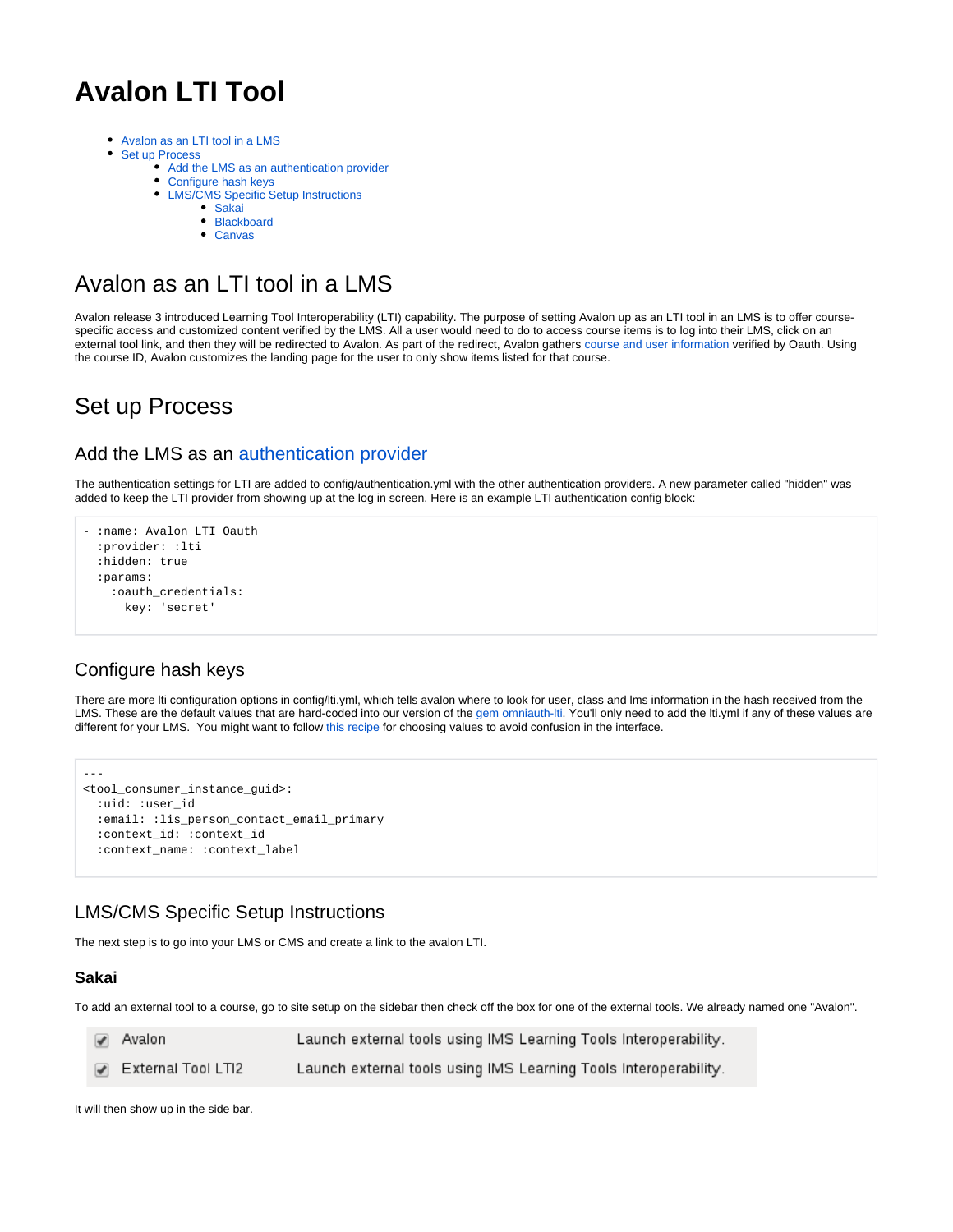| CourseNetworking (beta) |
|-------------------------|
| Avalon $\sqrt{2}$       |
| External Tool LTI2      |
| External Tool LTI3      |
| Lessons (beta) 国        |

Click on it and select the edit button in the upper left hand corner. We used the following settings (replacing <avalon ip address> with your url):

## SP14 BL OTHR PRAC 61962: Avalon

| * Remote Tool Url:    |                                                                         |                     |                  |  |  |  |  |  |  |
|-----------------------|-------------------------------------------------------------------------|---------------------|------------------|--|--|--|--|--|--|
|                       | http:// <avalon address="" ip="">:3000/users/auth/lti/callback</avalon> |                     |                  |  |  |  |  |  |  |
| * Remote Tool Key:    | key                                                                     |                     |                  |  |  |  |  |  |  |
| * Remote Tool Secret: |                                                                         |                     |                  |  |  |  |  |  |  |
| Display Information   |                                                                         |                     |                  |  |  |  |  |  |  |
| Set Button Text:      | Avalon                                                                  | (Text in tool menu) |                  |  |  |  |  |  |  |
| Set Tool Title:       | Avalon                                                                  |                     | (Above the tool) |  |  |  |  |  |  |

Check the boxes to release the name and email address to the external tool. If these aren't checked, students logging in the first time through sakai will receive an error message.

## Releasing Roster Information

Send Names to the External Tool

## Send Email Addresses to the External Tool

These options allow you to control which information is released to the external tool. Some tools may require roster information to function.

## <span id="page-1-0"></span>**Blackboard**

## <span id="page-1-1"></span>**Canvas**

Canvas allows for the specification of global as well as course-specific LTI providers. From either the Global or the Course Settings, click Apps, then View App Center to reveal the Add New App button.